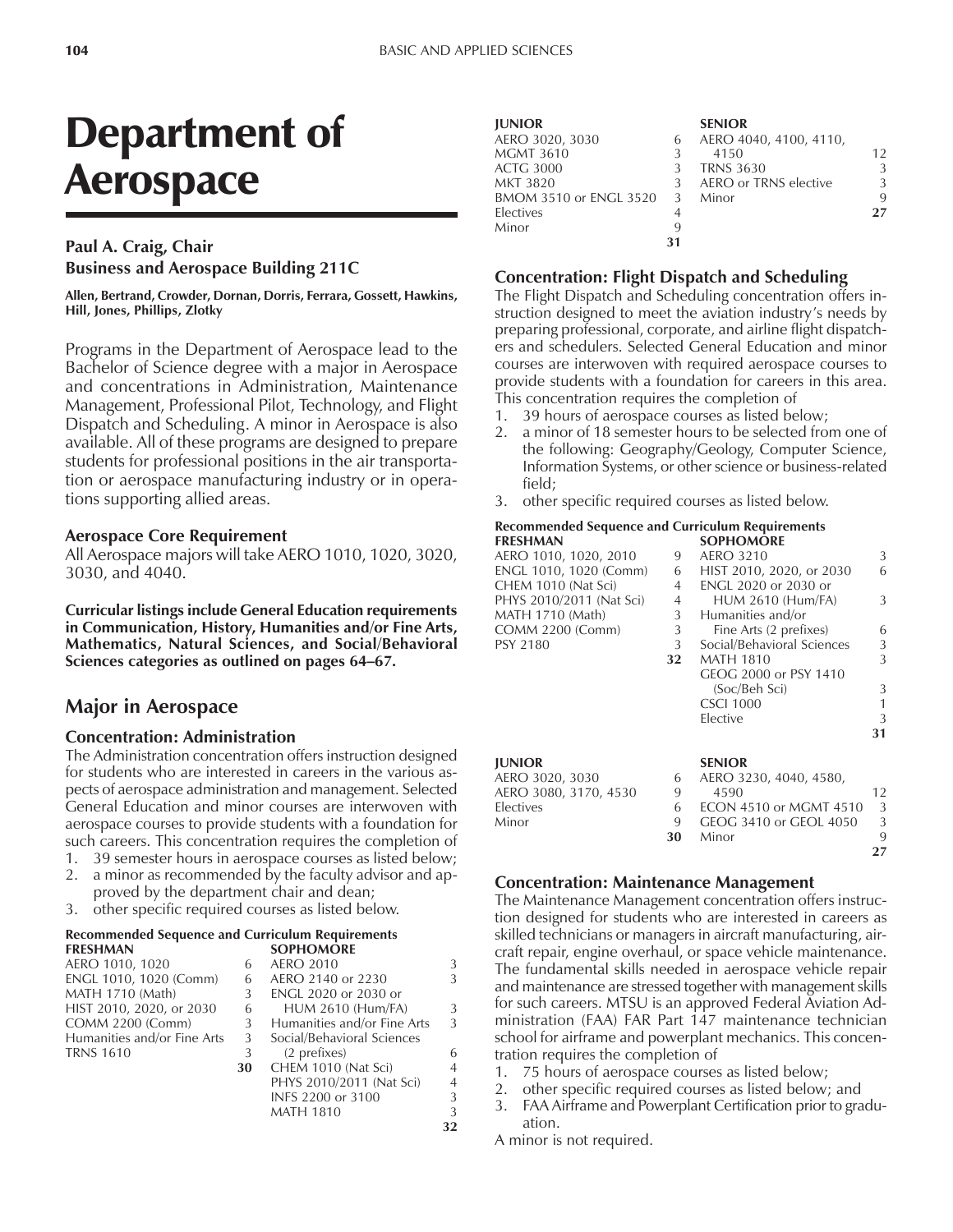| <b>Recommended Sequence and Curriculum Requirements</b> |                |                             |                |  |
|---------------------------------------------------------|----------------|-----------------------------|----------------|--|
| <b>FRESHMAN</b>                                         |                | <b>SOPHOMORE</b>            |                |  |
| AERO 1010, 1020                                         | 6              | AERO 2331, 2371, 2342       | 9              |  |
| AERO 1340, 1380, 2381                                   | 9              | <b>ENGL 2020 or 2030 or</b> |                |  |
| ENGL 1010, 1020 (Comm)                                  | 6              | <b>HUM 2610 (Hum/FA)</b>    | 3              |  |
| MATH 1710 (Math)                                        | 3 <sup>1</sup> | Humanities and/or Fine Arts | 3              |  |
| <b>MATH 1810</b>                                        | 3              | HIST 2010, 2020, or 2030    | 6              |  |
| <b>COMM 2200 (Comm)</b>                                 | 3              | CHEM 1010 (Nat Sci)         | $\overline{4}$ |  |
| Humanities and/or Fine Arts                             | 3              | PHYS 2010/2011 (Nat Sci)    | $\overline{4}$ |  |
| Social/Behavioral Sciences                              | $\mathbf{3}$   | <b>CSCI 1000</b>            | 1              |  |
|                                                         | 36             | <b>ETIS 1310</b>            | 3              |  |
|                                                         |                |                             | 33             |  |
|                                                         |                |                             |                |  |
| <b>JUNIOR</b>                                           |                | <b>SENIOR</b>               |                |  |
| AERO 3020, 3030                                         | 6              | AERO 3362, 3371, 4040       | 9              |  |
| AERO 3301, 3322, 3392                                   | 9              | AERO 4310, 4332, 4342       | 9              |  |
| AERO 4301, 4311, 4312                                   | 9              | AERO 4371, 4381, 4392       | 9              |  |
| ET 3610                                                 | 4              | <b>MGMT 4510</b>            | 3              |  |
| MGMT 3610 or ET 3910                                    | 3              |                             | 30             |  |
| Social/Behavioral Sciences                              | 3              |                             |                |  |
|                                                         | 34             |                             |                |  |

*NOTE: Additional aerospace maintenance courses are required if FAA certification is sought. Students enrolled in the Airframe and Powerplant Technicianís Program are required to pass a comprehensive qualification examination prior to receiving authorization to take the FAA examination or prior to receiving a Certificate of Completion from MTSU.*

#### **Concentration: Professional Pilot**

In addition to all academic requirements, this concentration requires students to obtain pilot certificates at the MTSU Flight School. All required flight training for this concentration is conducted in flight labs. Admission to the University does not guarantee enrollment in a flight lab. To enroll in a flight lab, students must submit a Flight Lab Request Form for each and every semester. The deadline to submit a Flight Lab Request Form for the summer or fall semester is March 1 each year. The deadline to submit a Flight Lab Request Form for the spring semester is October 1 each year. Enrollment in flight labs is limited and selection is made from eligible candidates who are best qualified. Most incoming freshmen will start flight training in their second semester at MTSU. To become eligible for a flight lab, candidates must meet the following minimum standards:

- 1. have a college cumulative grade point average of 2.50 (entering freshman will have their ACT scores ranked for admission into the flight lab during their first semester);
- 2. have a current Second Class FAA medical certificate;
- 3. be in good standing within the department and University (if a transfer, candidate cannot be on probation in any form);
- 4. have no physical disability that would prohibit completion of the course requirements.

The Professional Pilot concentration requires the completion of

- 1. 49 semester hours in aerospace courses as listed below;
- 2. a minor that complements the Professional Pilot major, recommended by the faculty advisor and approved by the department chair and dean;
- 3. other specific required courses as listed below; and
- 4. the Instrument Rating-Airplane, the Commercial Pilot Certificate, and the Commercial Multiengine Rating with

instrument privileges all at the MTSU Flight School and in the flight labs.

Retention in the program is based on maintaining a cumulative GPA of 2.50 or better and making consistent and satisfactory progress in flight training. Violation of any MTSU safety practice and procedure or any FAA regulations will result in immediate termination from the flight program.

Students admitted to the Professional Pilot program must receive all required flight training beyond the Private Pilot Certificate at the MTSU Flight School. Credit for flight time, including cross-country flight time obtained by the student after becoming a private pilot, is very limited and is determined by FAA and MTSU regulations. Transfer students who come to MTSU already holding the Instrument Rating may be admitted; however, they must complete the Commercial Pilot Certificate, the Multiengine Rating, and Flight Instructor Certificate at the MTSU Flight School. Students entering MTSU who already hold the Commercial Pilot Certificate are not eligible for the Professional Pilot concentration.

#### **Recommended Sequence and Curriculum Requirements SOPHOMORE**

| AERO 1010, 1020, 2010    | 9              | AERO 3202, 3203             | 2                 |
|--------------------------|----------------|-----------------------------|-------------------|
| AERO 2220 or 2230        | 3              | AERO 3020, 3210             | 6                 |
| ENGL 1010, 1020 (Comm)   | 6              | <b>ENGL 2020 or 2030 or</b> |                   |
| <b>COMM 2200 (Comm)</b>  | 3              | <b>HUM 2610 (Hum/FA)</b>    | 3                 |
| MATH 1710 (Math)         | 3              | Humanities and/or           |                   |
| CHEM 1010 (Nat Sci)      | $\overline{4}$ | Fine Arts (2 prefixes)      | 6                 |
| PHYS 2010/2011 (Nat Sci) | 4              | Social/Behavioral Sciences  |                   |
|                          | 32             | (2 prefixes)                | 6                 |
|                          |                | HIST 2010, 2020, or 2030    | 6                 |
|                          |                | <b>MATH 1810</b>            | 3                 |
|                          |                |                             | 32                |
| <b>IUNIOR</b>            |                | <b>SENIOR</b>               |                   |
| AERO 3030, 3204, 3261    | 5              | AERO 4100 or 4110           | 3                 |
| AERO 3215, 3260, 3440    | 9              | AERO 4040, 4130, 4310,      |                   |
| CSCI 1150 or             |                | 4440                        | $12 \overline{ }$ |
| INFS 2200 or 3100        | 3              | <b>MGMT 3610</b>            | 3                 |
| BMOM 3510 or ENGL 3520   | 3              | Minor                       | 9                 |
| Minor                    | 9              |                             | 27                |

### **Concentration: Technology**

The Technology concentration is designed for students interested in technical careers in aerospace and as preparation for those who seek more advanced study at the graduate level. Students will receive a strong background in mathematics, the sciences, industrial studies, and the more technical courses in aerospace. This concentration requires the completion of

**29**

- 1. 39 semester hours of aerospace courses as listed below;
- 2. minors in Mathematics and Engineering Technology and Industrial Studies;
- 3. two semesters of general chemistry and two semesters of calculus-based physics;
- 4. other specific required courses as listed below.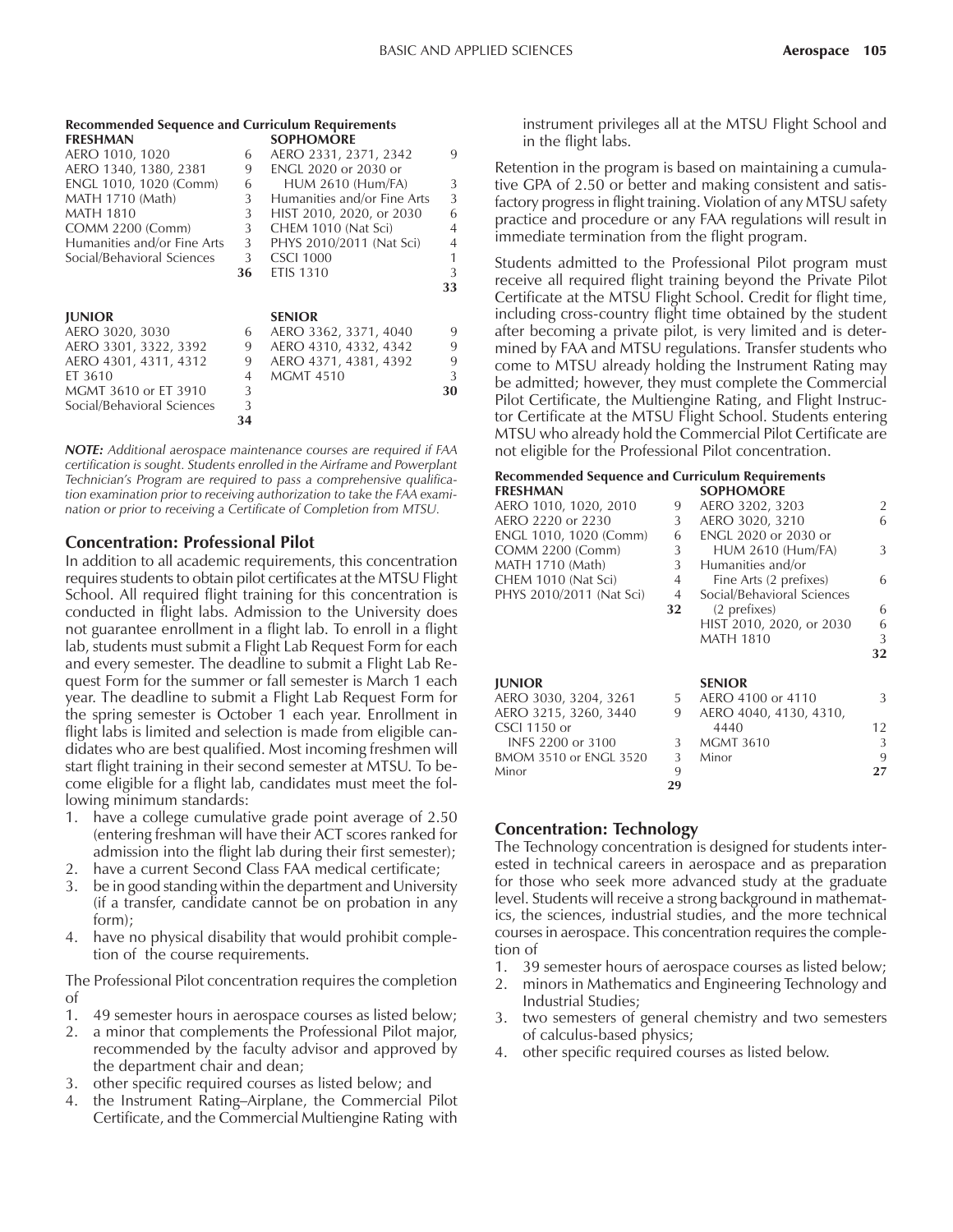| <b>Recommended Sequence and Curriculum Requirements</b> |    |                            |                |
|---------------------------------------------------------|----|----------------------------|----------------|
| <b>FRESHMAN</b>                                         |    | <b>SOPHOMORE</b>           |                |
| AERO 1010, 1020, 1380                                   | 9  | ENGL 2020 or 2030 or       |                |
| ENGL 1010, 1020 (Comm)                                  | 6  | <b>HUM 2610 (Hum/FA)</b>   | 3              |
| COMM 2200 (Comm)                                        | 3  | Humanities and/or          |                |
| HIST 2010, 2020, or 2030                                | 6  | Fine Arts (2 prefixes)     | 6              |
| MATH 1710 (Math)                                        | 3  | Social/Behavioral Sciences |                |
| <b>MATH 1810</b>                                        | 3  | (2 prefixes)               | 6              |
|                                                         | 30 | CHEM 1010 (Nat Sci)        | $\overline{4}$ |
|                                                         |    | PHYS 2010/2011 (Nat Sci)   | $\overline{4}$ |
|                                                         |    | MATH 1820, 3020            | 6              |
|                                                         |    | <b>CSCI 1000</b>           | $\mathbf{1}$   |
|                                                         |    | Elective                   | 3              |
|                                                         |    |                            | 33             |
|                                                         |    |                            |                |
| <b>JUNIOR</b>                                           |    | <b>SENIOR</b>              |                |
| AERO 3020, 3030                                         | 6  | AERO 2381 or 3301          | 3              |
| AERO 3440, 4170                                         | 6  | AERO 4301 or 4310          | 3              |
| <b>MATH 3120</b>                                        | 3  | AERO 4071 or 4160          | 3              |
| MATH 2010 or 2050                                       | 3  | AERO 4100, 4110, or 4150   | 3              |
| ET 1840, 2310                                           | 6  | AERO 4040, 4440            | 6              |
| ET 3210, 3830                                           | 6  | ET 3860                    | 3              |
|                                                         | 30 | ET 3950 or 4230            | 3              |
|                                                         |    | Elective                   | 3              |
|                                                         |    |                            | 27             |
|                                                         |    |                            |                |

### **Minor in Aerospace**

A minimum of 18 semester hours is required for the minor. The minor may emphasize administrative, piloting, or technical subject matter. Courses are chosen with the approval of the student's minor advisor.

# **Accreditation**

In addition to regional accreditation, the following programs are formally approved by the Council on Aviation Accreditation: Aerospace Administration, Aerospace Maintenance Management, Aerospace Technology, and Professional Pilot.

# **Academic Common Market**

Since the Aerospace Department is a participant in the Academic Common Market, students from selected southern states may enroll at MTSU on an **in-state** fee basis. Further information is available from the department or Admissions Office.

# **Professional Relationships**

MTSU holds membership in the Aviation Technical Education Council, the Council on Aviation Accreditation, the National Business Aircraft Association, the National Intercollegiate Flying Association, and the University Aviation Association.

# **Advanced Standing**

Specific aerospace course credit may be granted to holders of FAA Airframe/Powerplant Certificates. Such aeronautical credential-based credit awards are applicable to MTSU enrollments only and will not transfer to other institutions.

### **Maintenance Management Advanced Standing**

Only students pursuing the Maintenance Management concentration may receive advanced standing for certificates held.

Students seeking advanced standing on the basis of possession of the Airframe or Powerplant (or both) Technician Certificates must produce documentation to substantiate prior training to the dean of the College of Basic and Applied Sciences through the chair of the Aerospace Department. In addition, each applicant will be required to pass an oral or written examination covering the course content of each course for which advanced standing is requested. Twenty-four semester hours will be the maximum credit allowed for both certificates.

Holders of an FAA Airframe Technician Certificate may be granted credit for the following courses:

AERO 1020 Theory of Flight

AERO 1380 Aerospace Maintenance Shop Practices

AERO 3301 Sheet Metal Structures

AERO 4310 Aerospace Vehicle Systems

Holders of an FAA Powerplant Technician Certificate may be granted credit for the following courses:

- AERO 3030 Propulsion Fundamentals
- AERO 3392 Reciprocating Engine Maintenance Repair
- AERO 3322 Aerospace Reciprocating Engine Overhaul
- AERO 3362 Advanced Aerospace Engine Systems Maintenance and Repair

Holders of FAA Repairmen Certificates and former military mechanics who are not holders of an FAA Maintenance Technician Certificate may not be granted specific course credit for their experiences.

# **Air Traffic Control Training**

MTSU is a participant in the FAA Collegiate Training Initiative (CTI) for Air Traffic Controllers. CTI students must complete one of the degrees offered from the Aerospace Department. One of the degrees could be a master's degree for those applicants who have already earned a bachelor's degree. Upon successful completion of the degree and the CTI program, students may be recommended to the FAA for further consideration within the Air Traffic Control program. The CTI program has additional application forms, and enrollment may be limited.

Students wishing to enroll in the CTI Program must

- 1. be at least 16 years of age and possess a high school diploma;
- 2. hold United States citizenship;
- 3. obtain employment as an FAA Air Traffic Controller by age 31;
- 4. pass an FAA physical examination (to include hearing and vision tests and drug screening);
- 5. pass a background security suitability examination; and
- 6. complete the following aerospace courses:
	- AERO 1010 Introduction to Aerospace
	- AERO 1020 Theory of Flight
	- AERO 1230 Aviation Laws and Regulations
	- AERO 2010 Aviation Weather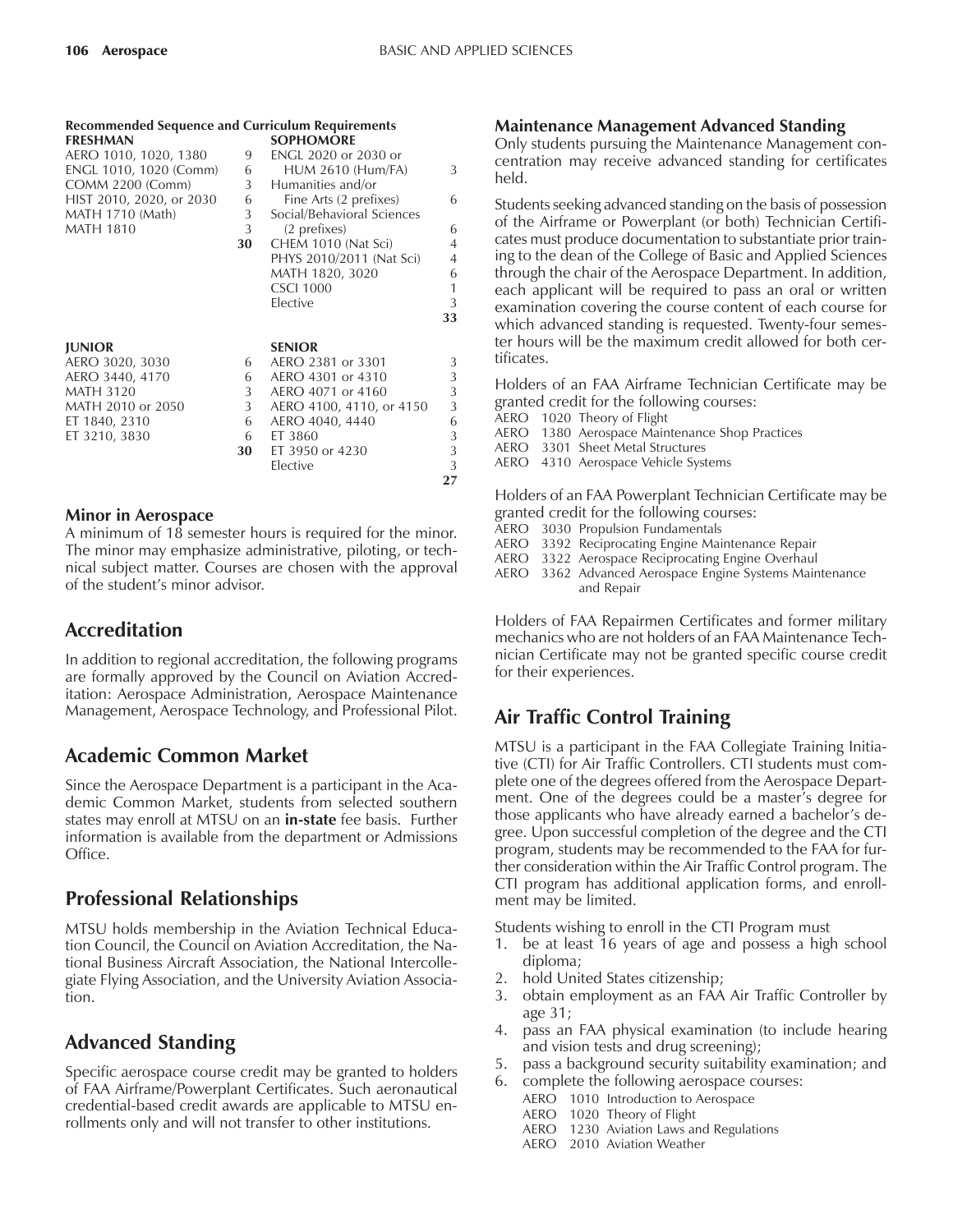- AERO 2220 Navigation AERO 3210 Instrument Flight Fundamentals
- AERO 3230 Crew Resource Management
- AERO 4530 Air Traffic Control
- AERO 4560 Advanced Air Traffic Control

*NOTE: Additional requirements and disqualifying conditions pertain to enrollment in this program. For further information, contact the Aerospace Department at (615) 898-2788.*

# **Aircraft Maintenance Training**

The Aerospace Department offers maintenance training which will qualify students for the FAA's Airframe and Powerplant Mechanics Certificate. The following courses are required for this qualification. AERO 1020 Theory of Flight

- AERO 1340 Introduction to Aerospace Maintenance
- AERO 1380 Aerospace Maintenance Shop Practices
- AERO 2331 Airframe Inspection
- AERO 2342 Powerplant Inspection
- AERO 2371 Aircraft Welding
- AERO 2381 Non-Metallic Structures: Dope, Fabric, and Finishing
- AERO 3030 Propulsion Fundamentals
- AERO 3392 Reciprocating Engine Maintenance Repair
- AERO 3301 Sheet Metal Structures
- AERO 4311 Aerospace Accessory Systems Maintenance and Repair
- AERO 3322 Aerospace Reciprocating Engine Overhaul
- AERO 4332 Reciprocating Engine Troubleshooting
- AERO 3371 Aircraft Finishing and Non-Destructive Inspection
- AERO 3020 Aerospace Materials
- AERO 4310 Aerospace Vehicle Systems
- AERO 3362 Advanced Aerospace Engine Systems Maintenance and Repair
- AERO 4371 Advanced Aerospace Vehicle Systems Overhaul
- AERO 4381 Advanced Aerospace Accessory Systems Maintenance and Repair
- AERO 4392 Aerospace Turbine Engine Maintenance and Overhaul
- AERO 4301 Advanced Aerospace Vehicle Structural Repair
- AERO 4312 Turbine Engine System
- AERO 4342 Turbine Engine Inspection and Troubleshooting
- ET 3610 Introduction to Electricity and Electronics
- ETIS 1310 Basic Technical Drawing and Sketching
- MATH 1710 College Algebra OR MATH 1730 Algebra and Trigonometry PHYS 2010 Non-Calculus-Based Physics I
- PHYS 2011 Physics Problems Laboratory I

# **Flight Training**

The Aerospace Department offers flight training to MTSU students pursuing the Professional Pilot concentration. All training will be conducted in University-owned and maintained aircraft by a select group of flight instructors screened and trained for their positions by MTSU. All flights will be conducted from the Murfreesboro Municipal Airport. Flight fees will be paid directly to MTSU, and students must maintain a positive balance in their training accounts at all times. Financial aid support materials may be obtained from the faculty coordinator in the Aerospace Department.

*NOTE: Students interested in military flying careers should contact their local Armed Forces recruiting officer or MTSUís Reserve Officer Training Corps (ROTC) program representatives. Air Force ROTC program infor-* *mation can be obtained by calling (615) 963-5931. For information regarding the Army ROTC Program, call (615) 898-2470. Please see page 101.*

# **Student Organizations**

Recognized student organizations in aerospace are Alpha Eta Rho, international aviation fraternity (co-ed); Flying Raiders, intercollegiate competitive flight team; AERO Maintenance Club of MTSU, aircraft maintenance organization; Future Airport Executives (FAE), student chapter of the American Association of Airport Executives; and Women in Aviation, student chapter of Women in Aviation International.

# **Courses in Aerospace [AERO]**

- **1010 Introduction to Aerospace.** Three credits. History of aerospace, opportunities in the field, fundamentals of flight, navigation, meteorology, and Federal Aviation Regulations. Open to all students desiring a general and practical knowledge of aviation.
- **1020 Theory of Flight.** Three credits. Basic aerodynamics with emphasis on lift, weight, thrust, and drag forces acting upon an airplane in flight. Five-hour flight demonstration required at student expense. Fee required.
- **1230 Aviation Laws and Regulations.** Three credits. Those portions of Titles 14 and 49 of the U.S. Code of Federal Regulations concerning airman certification and aircraft operations.
- **1340 Introduction to Aerospace Maintenance.** Three credits. Organization and operation of aircraft maintenance activities. Federal regulations and aviation maintenance law. Maintenance management function in practical settings.
- **1380 Aerospace Maintenance Shop Practices.** Three credits. Use of common tools, measuring devices, and special aircraft tools. Shop layout for aircraft maintenance management.
- **2010 Aviation Weather.** Three credits. Atmosphere, measurement of meteorological elements, and effects of these on air operations.
- **2140 Civil Aviation.** Three credits. Historical development and present status of air transportation facilities; state and federal regulations; legal characteristics of aerospace industry; problems and services of commercial air transportation.
- **2201 Private Pilot Flight Laboratory.** One credit. Prerequisite: Simultaneous completion of AERO 2230. Flight instruction leading to the FAA Private Pilot Certificate. The certificate must be completed during this course. Fee required.
- **2220 Navigation.** Three credits. The principles of pilotage, dead reckoning, and radio/electronic methods of navigation as applied to cross-country flight planning.
- **2230 Private Pilot Fundamentals.** Three credits. Aeronautical subject matter pertaining to the Private Pilot Certificate.
- **2331 Airframe Inspection.** Three credits. Requirements, techniques, and procedures.
- **2342 Powerplant Inspection.** Three credits. Requirements, techniques, and procedures.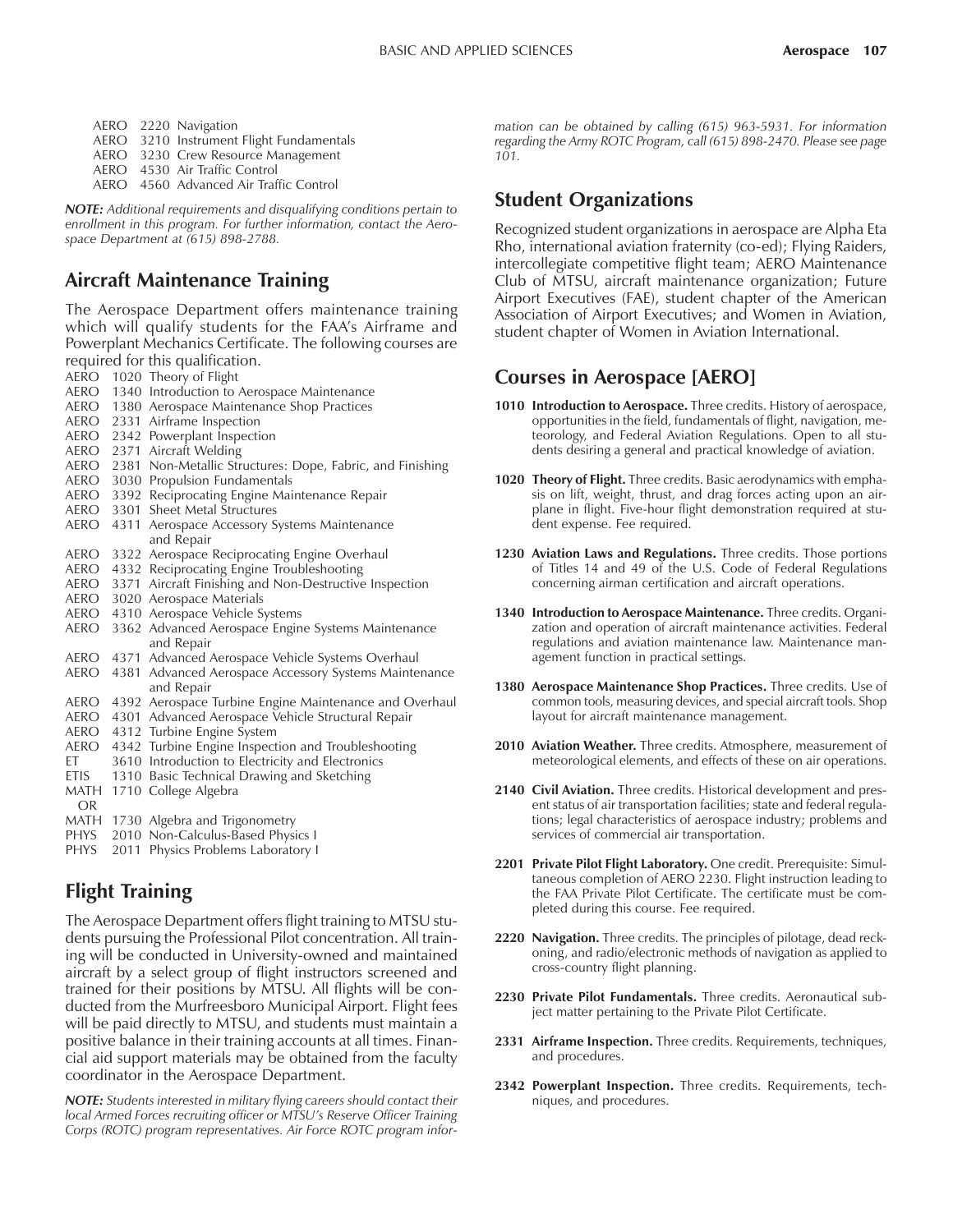- **2371 Aircraft Welding.** Three credits. Various types of aircraft welding techniques and procedures.
- **2381 Non-Metallic Structures: Dope, Fabric, and Finishing.** Three credits. Aircraft fabric covering and finishing.
- **2930 Cooperative Education.** Three credits. Provides students with opportunities for on-the-job experiences related to academic major. Consult department. Pass/Fail.
- **2940 Cooperative Education.** Three credits. Provides students with opportunities for on-the-job experiences related to academic major. Consult department. Pass/Fail.
- **3020 Aerospace Materials.** Three credits. Explores materials used in aerospace applications throughout their development from the standpoint of their properties, economic impact, and future possibilities. The need for new materials to fill current requirements included.
- **3030 Propulsion Fundamentals.** Three credits. Principles of operations, major components, and important features of typical propulsion systems used in aircraft and missiles, from reciprocating to reaction.
- **3050 Women in Aviation.** Three credits. Explores the many roles of women in this nontraditional field. Research on the history of women in aviation and their political and social impact on aviation, industry, and the country.
- **3080 Aviation Weather II.** Three credits. Prerequisite: AERO 2010. Advanced weather concepts, forecasting, and applications to flight dispatch problems. Spring only.
- **3100 Aerospace in Our Lives.** Three credits. Open course for nonmajors which allows exploration of the aerospace world in which we live. Credit not applicable to Aerospace major.
- **3170 Flight Safety.** Three credits. Prerequisite: AERO 1020. Safety rules and regulations and aircraft accident investigation.
- **3202 Cross-Country Flight Lab.** One credit. Prerequisite: Private Pilot Certificate. Flight instruction leading to the FAA Instrument Rating-Airplane, single engine land. Students should consult with the chief instructor pilot for a scheduled flight slot. Fee required.
- **3203 Instrument Rating Flight Lab.** One credit. Prerequisites: Private Pilot Certificate, AERO 3202 or equivalent, and completion of AERO 3210 or simultaneous study. Flight instruction leading to the FAA Instrument Rating-Airplane, single engine land. The instrument rating must be completed during this course. The student should consult with the chief instructor pilot for a scheduled flight slot. Fee required.
- **3204 Commercial Flight Laboratory.** One credit. Prerequisites: Private Pilot Certificate, Instrument Rating-Airplane, single engine land, AERO 2010, 2220, 3030 or equivalent for each, and completion of AERO 3215 or simultaneous study. Flight instruction leading to the Commercial Pilot Certificate-Airplane, single engine land. The commercial certificate must be completed during this course. Students should consult with the chief instructor pilot for a scheduled flight slot. Fee required.
- **3205 Conventional Landing Gear Airplane Laboratory.** One credit. Prerequisite: Private Pilot Certificate. Flight and ground instruction leading to conventional landing gear operation endorsement. Course includes flight and ground instruction. Fee required.
- **3206 Advanced Conventional Landing Gear Flight Laboratory.** One credit. Prerequisite: AERO 3205. Flight and ground instruction in a high-performance conventional landing gear aircraft leading to a log book endorsement in this type of aircraft. Fees required. NOTE: This is not an FAA Part 141 course.
- **3210 Instrument Flight Fundamentals.** Three credits. Prerequisite: Private Pilot Certificate. Flight instruction and academics required for the instrument airplane rating.
- **3215 Commercial Flight Fundamentals.** Three credits. Prerequisite: Private Pilot Certificate. Flight instruction and academics required for the Commercial Pilot Certificate.
- **3222 High-Altitude Aircraft Operations Laboratory.** One credit. Prerequisite: AERO 3240. Simulator and ground instruction in an aircraft simulator leading to a high-altitude log book endorsement. Fees required: NOTE: This is not an FAA-approved Part 141 course.
- **3223 High-Performance Aircraft Flight Laboratory.** One credit. Prerequisite: AERO 3204. Flight and ground instruction in a highperformance aircraft leading to a log book endorsement in this type of aircraft. Fees required. NOTE: This is not an FAA-approved Part 141 course.
- **3225 High-Altitude Aircraft Operations.** One credit. Prerequisite: Department head or chief pilot approval. A specialized flightrelated course for certifying pilots for the ground portion of highaltitude flight in accordance with Federal Aviation Administration regulations.
- **3230 Crew Resource Management.** Three credits. Augments the student's ability to understand the emotional and logical gaps in communication in the present-day aviation crew environment by developing a better understanding of the student's relational style and personality traits in himself/herself and others. Personality profile is optional and confidential. Spring only.
- **3240 Advanced Flight Operations.** Three credits. Prerequisites: Commercial Pilot Certificate, Instrument Rating-Airplane, Multiengine Rating-Airplane, MTSU Aerospace student. Two-hour blocks of instruction in classroom and flight simulator for students who desire first officer preparation and turbine engine transition. First officer candidates for the MTSU owned or operated passengertransporting aircraft will be required to complete this course. Fee required.
- **3241 Air Charter Flight Laboratory.** One credit. Prerequisites: AERO 3202, 3203, 3204, 3223, 3240, and 3260; consent of instructor. Air charter operation. Students will be utilized as co-pilots during transportation of university personnel. NOTE: This is not an FAA-approved Part 141 course.
- **3250 Flight Simulator.** Three credits. Instruction in the use of the flight simulator and development of proficiency to fly under instrument conditions.
- **3260 Multiengine Rating.** Three credits. Prerequisite: Commercial Pilot/Instrument Rating. Flight and ground instruction pertaining to the multiengine rating.
- **3261 Multiengine Flight Lab.** One credit. Prerequisites: Single Engine Commercial Pilot Certificate with Instrument Rating. Corequisite: AERO 3260. Covers all topics of the Multiengine Practical Test Standards. Flight and ground instruction leading to the FAA Multiengine add-on rating. Multiengine rating required for course completion. Fee required.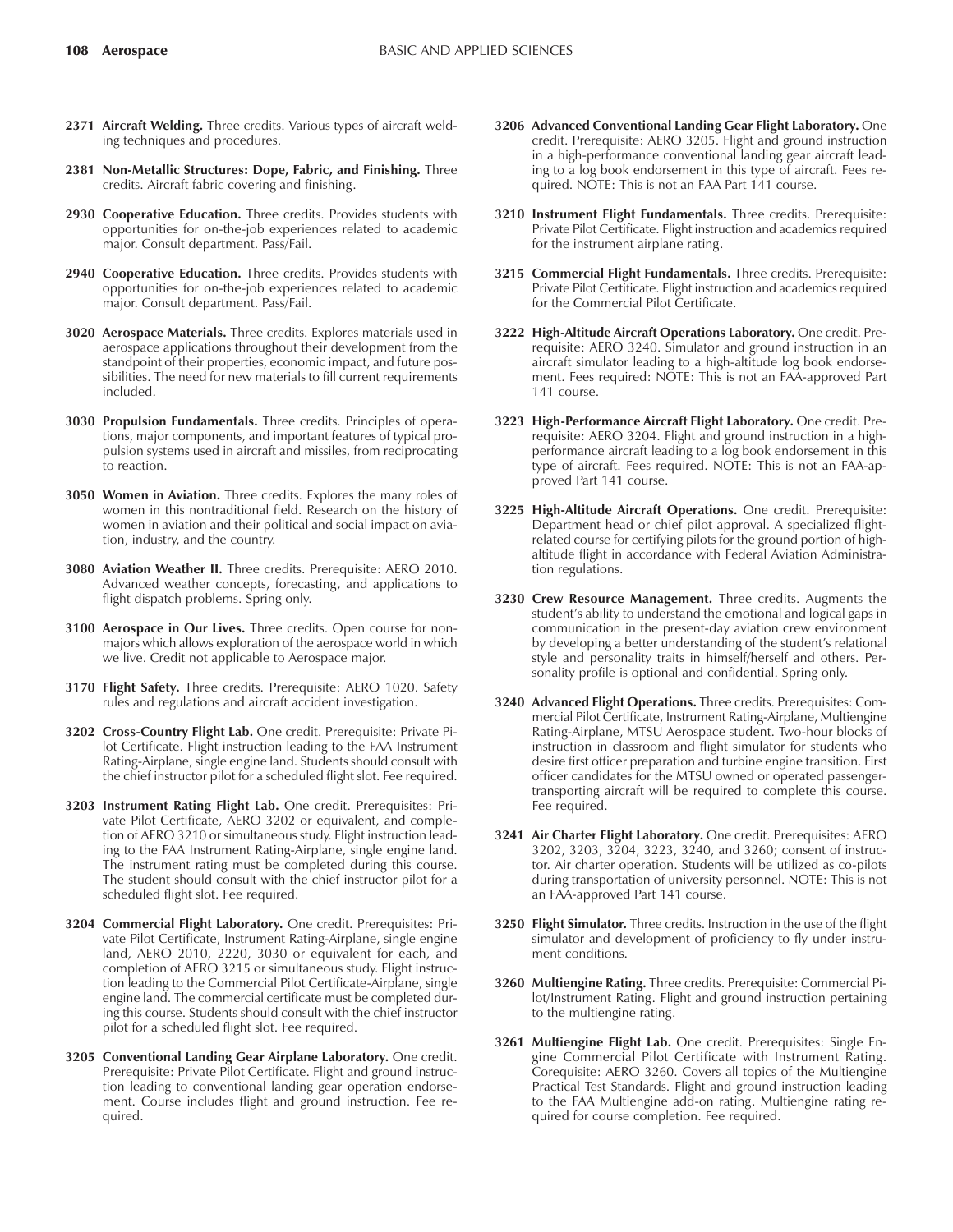- **3301 Sheet Metal Structures.** Three credits. Provides practical experience in the repair of sheet metal structures, including major repairs and alterations.
- **3322 Aerospace Reciprocating Engine Overhaul.** Three credits. Completion of a major overhaul on an aircraft engine, including procedures and acceptable techniques used in engine disassembly, inspection, repair, reassembly, and operational testing.
- **3362 Advanced Aerospace Engine Systems Maintenance and Repair.** Three credits. The operation of powerplant component systems; induction, exhaust, instrumentation, engine electrical, and propeller systems.
- **3371 Aircraft Finishing and Non-Destructive Inspection.** Three credits. Fundamentals of non-destructive inspection techniques including dye penetrant, magnetic particle, eddy current, and ultrasonic inspection.
- **3392 Reciprocating Engine Maintenance Repair.** Three credits. Reciprocating engines including theory, construction, fuel metering, ignition, and operational maintenance procedures. Inspection and repair processes are applied to operating engine systems.
- **3440 Fundamentals of Aerodynamics.** Three credits. Prerequisites: PHYS 2010 and MATH 1730 or equivalent. Aerodynamics of powered flight. Includes theories of lift and drag and fundamentals of stability and control.
- **3970 Cooperative Education.** Three credits. Provides students with opportunities for on-the-job experiences related to academic major. Consult department. Pass/Fail.
- **3980 Cooperative Education.** Three credits. Provides students with opportunities for on-the-job experiences related to academic major. Consult department. Pass/Fail.
- **4040 Aerospace Seminar.** Three credits. Prerequisite: Senior status or final semester of aerospace program. A capstone course involving analysis, synthesis, and integration of relevant academic experiences. Required of all aerospace students prior to graduation.
- **4050 Aerospace Internship I.** Three credits. Prerequisites: Junior standing and consent of department chair. Student is employed by an acceptable airline, airport director, or aerospace industry for 300 hours of field work. Pass/Fail.
- **4060 Aerospace Internship II.** Three credits. Prerequisites: Junior standing and consent of department chair. A continuation of the internship program with a different employer and place of work or a significant job category change. Pass/Fail.
- **4071 Problems in Aerospace.** One to three credits. Individual directed study in the field of aerospace.
- **4075 Selected Readings in Aerospace.** Three credits. Guided readings in aviation or space; alternates each semester. Topics range from historical events to possible future developments. Discussion, presentations, and critical analysis of material.
- **4100 Airline Management.** Three credits. Airline operation and implementation of sound management practice.
- **4110 Airport Management.** Three credits. Airport operations and development of airport master plan. Fall only.
- **4130 Aerospace Physiology.** Three credits. Instruction, readings, and structured experiences to insure familiarity with the various physiological and health-related factors affecting a flyer's safety and performance.
- **4150 Fixed Base Operations Management.** Three credits. The FBO operator and the essential role played in general aviation.
- **4160 Aviation Law.** Three credits. Legal responsibility in the aviation industry.
- **4170 Airport Planning and Design.** Three credits. Methods utilized; the relationship of the airport and the community. Spring only.
- **4201 Flight Instructor Airplane Lab.** One credit. Prerequisites: AERO 4210, current FAA Commercial Pilot Certificate, and consent of instructor. Flight and ground instruction leading to the FAA Flight Instructor - Airplane Certificate. Covers all topics of the Flight Instructor - Airplane Practical Test Standards. Flight fees required. NOTE: This is not an FAA Part 141 course.
- **4202 Flight Instructor Instrument Lab.** One credit. Prerequisites: Current FAA Commercial Pilot Certificate with an instrument rating, AERO 3210, and consent of the instructor. Flight and ground instruction leading to the FAA Flight Instructor - Instrument Certificate. Covers all topics of the Flight Instructor - Instrument Practical Test Standards. Flight fees required. NOTE: This is not an FAA Part 141 course.
- **4203 Flight Instructor Multiengine Lab.** One credit. Prerequisites: Current FAA Commercial Pilot Certificate with an Instrument rating, AERO 3260, and consent of the instructor. Flight and ground instruction leading to the FAA Flight Instructor - Multiengine Certificate. Covers all topics of the Flight Instructor - Multiengine Practical Test Standards. Flight fees required. NOTE: This is not an FAA Part 141 course.